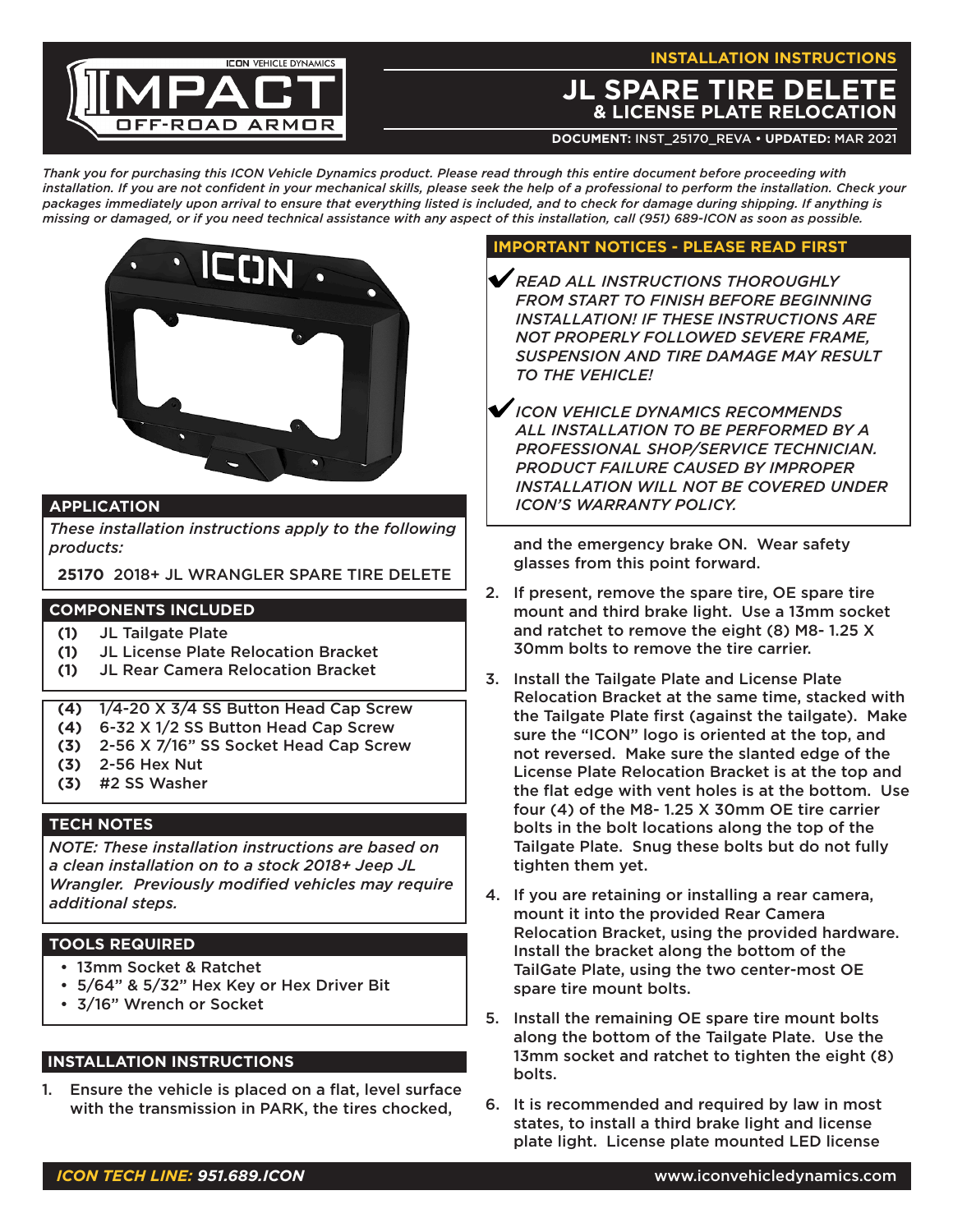# **ICON VEHICLE DYNAMICS.**

plate/brake lights may be obtained from third parties. Before installing the license plate on to the bracket, make any electrical connections and wire routing necessary for your license plate light as well as the Rear Camera wiring harness, if present.

7. Install your license plate light, license plate and license plate frame, if desired, on to the License Plate Relocation Bracket using the provided stainless steel hardware.

*Congratulations! Your installation is complete.*